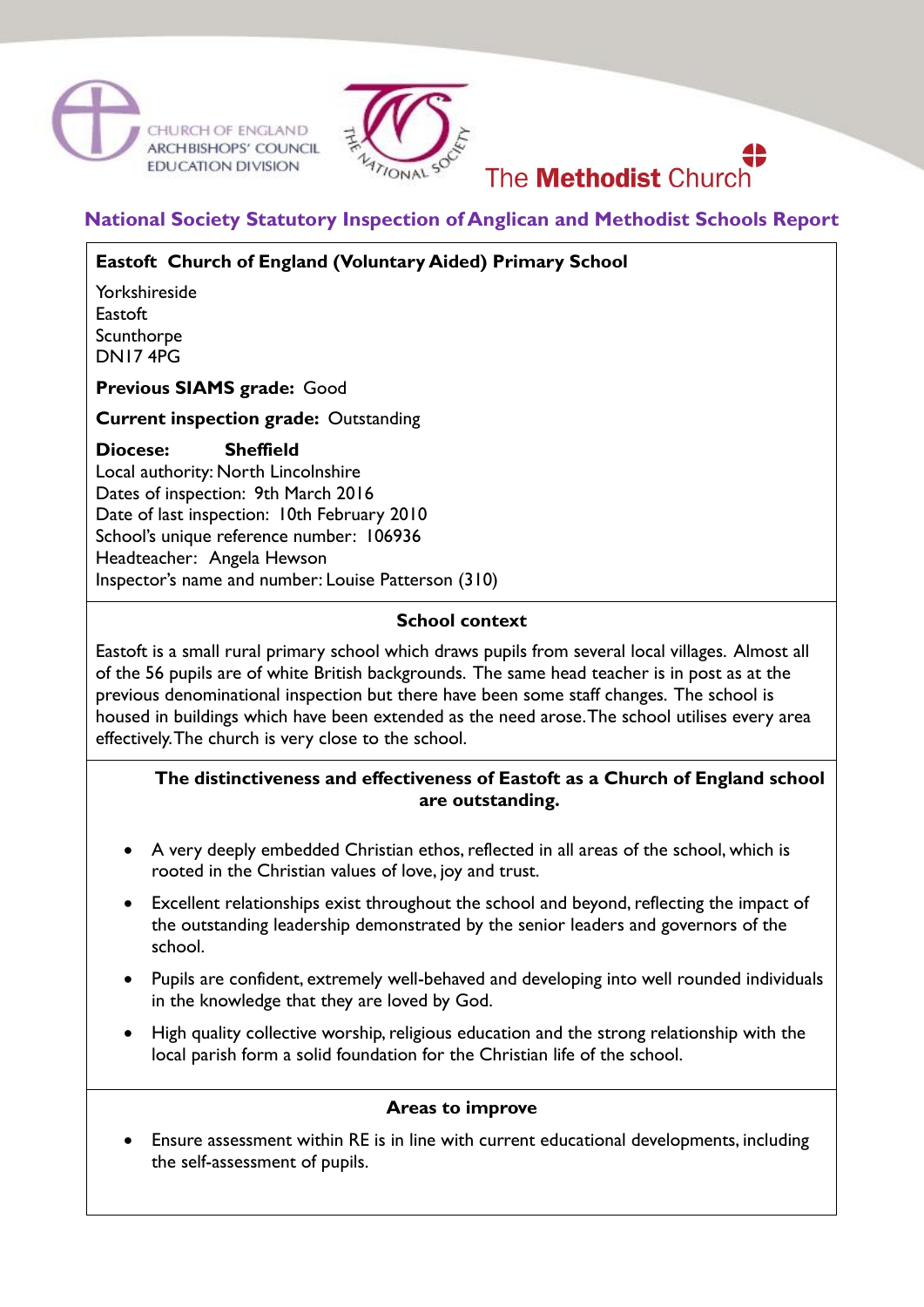#### **The school, through its distinctive Christian character, is outstanding at meeting the needs of all learners.**

The school's self-evaluation and other public documentation make it very clear that the life and work of the school is rooted firmly in Christian values and that this drives the outstanding Christian ethos. The concepts of love, joy and trust are deeply embedded from the youngest children right through to the Governing body, resulting in a very cohesive and solid foundation for the Christian life of the school. High pupil attainment is developed and encouraged due to all pupils being treated as unique individuals with God given talents with appropriate strategies put in place to secure very good progress. Attendance is higher than the national average demonstrating that pupils enjoy going to school and are encouraged to be the best that they can be at all levels. Behaviour is outstanding with pupils demonstrating high levels of respect and mutual understanding with Golden Rules linked to Biblical references. All staff and other adults are providing outstanding role models. Parents consistently commented positively about the school saying such things as 'pupils are being raised with good values and are becoming more confident because of that', 'there is daily talk about religion and faith - they are proud of it' and 'the staff are all so very kind'. There is a mutually supportive and very hard working staff team who all feel valued and appreciated. There is a conscious effort being made to ensure everyone in school has a voice, even the very youngest pupils. As pupils commented 'we love and trust each other here', 'our Golden Rules are based on what God says' and 'our school is just perfect as it is'. There are very good relationships with the local and wider community with the school being central to the life of the village in many ways. Though there has been a quite lengthy interregnum, the relationship with the local parish remains a strength of the school with regular mutually supportive interactions. The spiritual dimension is evident in many areas and aspects of school life resulting in pupils who are reflective, appreciate quiet times and prayer. The carefully considered residential trip undertaken by the older children enhances their spiritual development alongside their personal development. The Capturing Spirituality in Our Children book shows evidence that this dimension of the school is high on the agenda. Pupils are well prepared for life in the diverse communities beyond Eastoft, having been given the tools and opportunities to develop educationally, personally and spiritually in this outstanding church school.

# **The impact of collective worship on the school community is outstanding.**

Worship is a fundamental aspect of the life of the school as a Christian community and is having a very positive impact on the lives of all involved in it. It provides an appropriate balance of activities with regular opportunities for the development of the spiritual dimension through music, prayers and periods of quiet reflection. These are taken up with enthusiasm by pupils of all ages. There is a clear understanding that the teachings of Jesus can be lived out through the daily acknowledgement of the Christian values of love, joy and trust. Both pupils and staff are actively engaged in the worship being delivered and clearly enjoy the experience. Prayer is a strong feature of worship with pupils encouraged to write their own prayers and even the younger pupils knowing The Lord's Prayer. There is very good use made of Biblical content, with passages used alongside stories relating appropriately to the theme from the scheme 12 Baskets. Pupils enjoy and take pride in the opportunities to lead aspects of worship, which culminates in the older children planning and leading worship on a regular basis. There is an understanding of difficult Christian concepts. Pupils can articulate with some confidence the concept of the Trinity with a younger child saying 'it's three in one - the Father, the Son and the Holy Spirit'. Christian worship is well planned by the head teacher who regularly evaluates the impact and makes improvements where necessary. She utilises a rota of two pupils, 'Worship Works', who ask other pupils questions about worship, which develop into actions. Major Christian festivals are celebrated in church, which pupils, parents and the local community clearly enjoy. Parents commented that pupils are 'encouraged to have calm times' and 'school is giving the children a very good grounding in faith'.

# **The effectiveness of the religious education is outstanding.**

Pupils are making progress at least in line with national expectations and are attaining to a similar if not deeper level. Teaching and learning observed was mostly outstanding and never less than